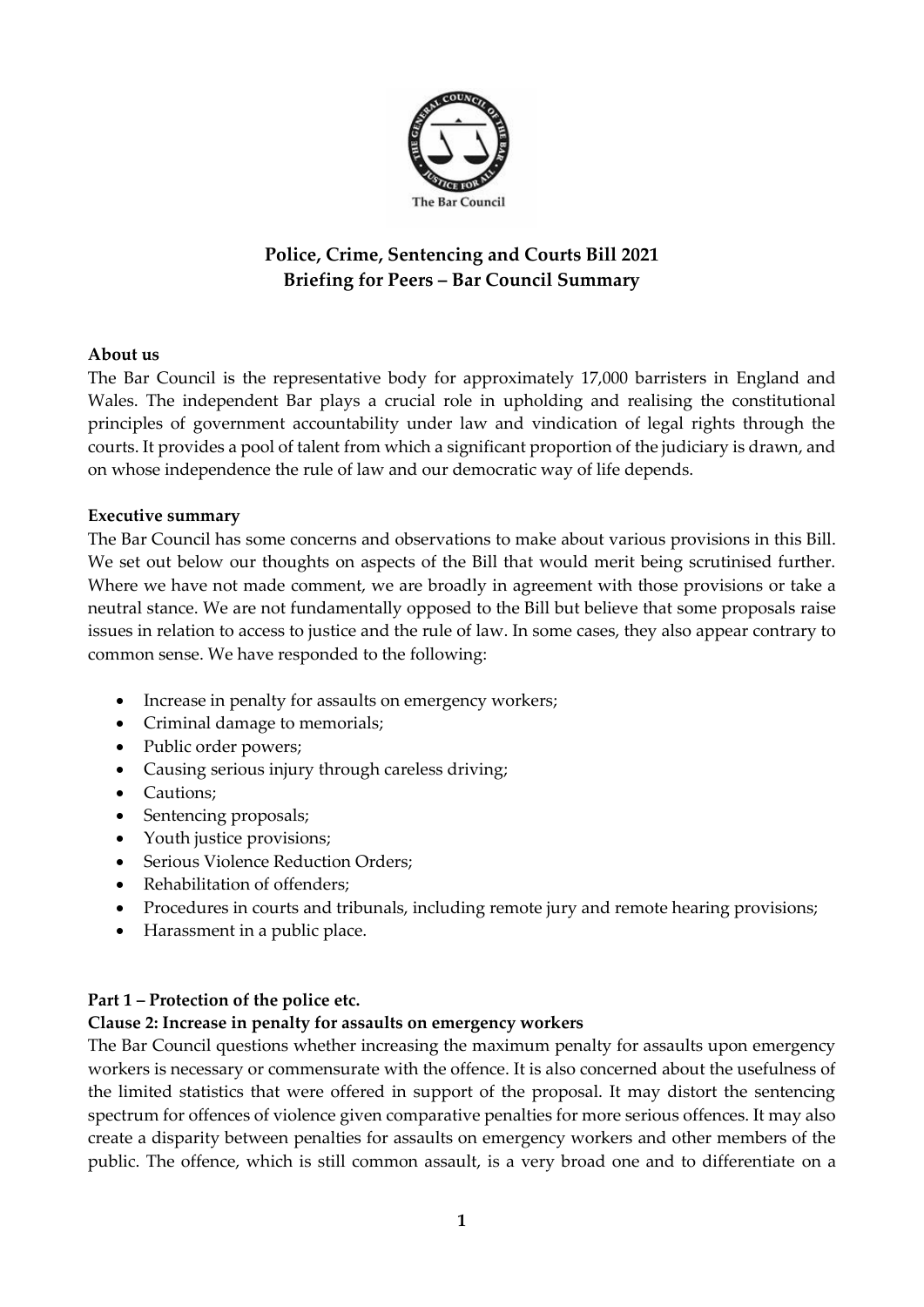category basis (emergency workers) rather than simply identifying such assaults as involving an aggravating feature may therefore be unhelpful.

# **Part 2 – Prevention, investigation and prosecution of crime**

## **Chapter 4, Clause 46: Criminal damage to memorials: mode of trial**

The proposed amendment affects where offences of criminal damage involving a memorial can be tried. The value of the damage would have no bearing and such offences could be tried in either the magistrates court or the Crown Court. Clause 46 includes any "moveable thing" in the definition of "memorial". This raises the prospect that the removal of a bunch of flowers could result in proceedings in the Crown Court. Putting aside questions of whether one would need to get permission to remove old bunches of flowers, such an allegation could be sent to the Crown Court if either a magistrates' court considered the offence to be particularly serious and beyond their maximum sentencing powers of six months imprisonment, or if the defendant elected trial.

## **Part 3 – Public order**

#### **Clauses 54 to 60:**

There are clear tensions between this section and the freedom of protest and expression (both protected under the European Convention on Human Rights). It gives expansive powers to the police, which encompass the arrest of one individual who is independently protesting. There are legitimate concerns that it would allow the Government to prevent protests with which it does not agree. The present drafting is also vague and will require interpretation by the senior courts before the precise meaning of the law becomes settled. We consider this to be undesirable in legislation which limits fundamental civic rights.

#### **Part 5 – Road traffic**

#### **Clause 65: Causing serious injury through careless driving**

We have concerns regarding this clause, as it may mean sentencing and imprisoning for negligence. Careless driving arises out of a negligent act, whereas dangerous driving involves conduct which falls far below that which would be expected of a competent and careful driver. This new offence may therefore lead to disproportionate, and more severe, sentences because of the injury caused – rather than a sentence which involves an assessment of individual culpability.

#### **Part 6 – Cautions**

#### **Clauses 76 to 99**

The Bar Council is concerned at attempts to amend the current system, which uses several out of court disposals (OOCDs), by introducing two new cautions: 'diversionary' and 'community'. The existence of a simple warning, which the Bill proposes to abolish, is useful in many ways, not least because it requires fewer resources from police forces. To insist that conditions

are imposed in all cases does not give sufficient flexibility to the judiciary; a national framework that is too rigid is likely to be unworkable in a courtroom.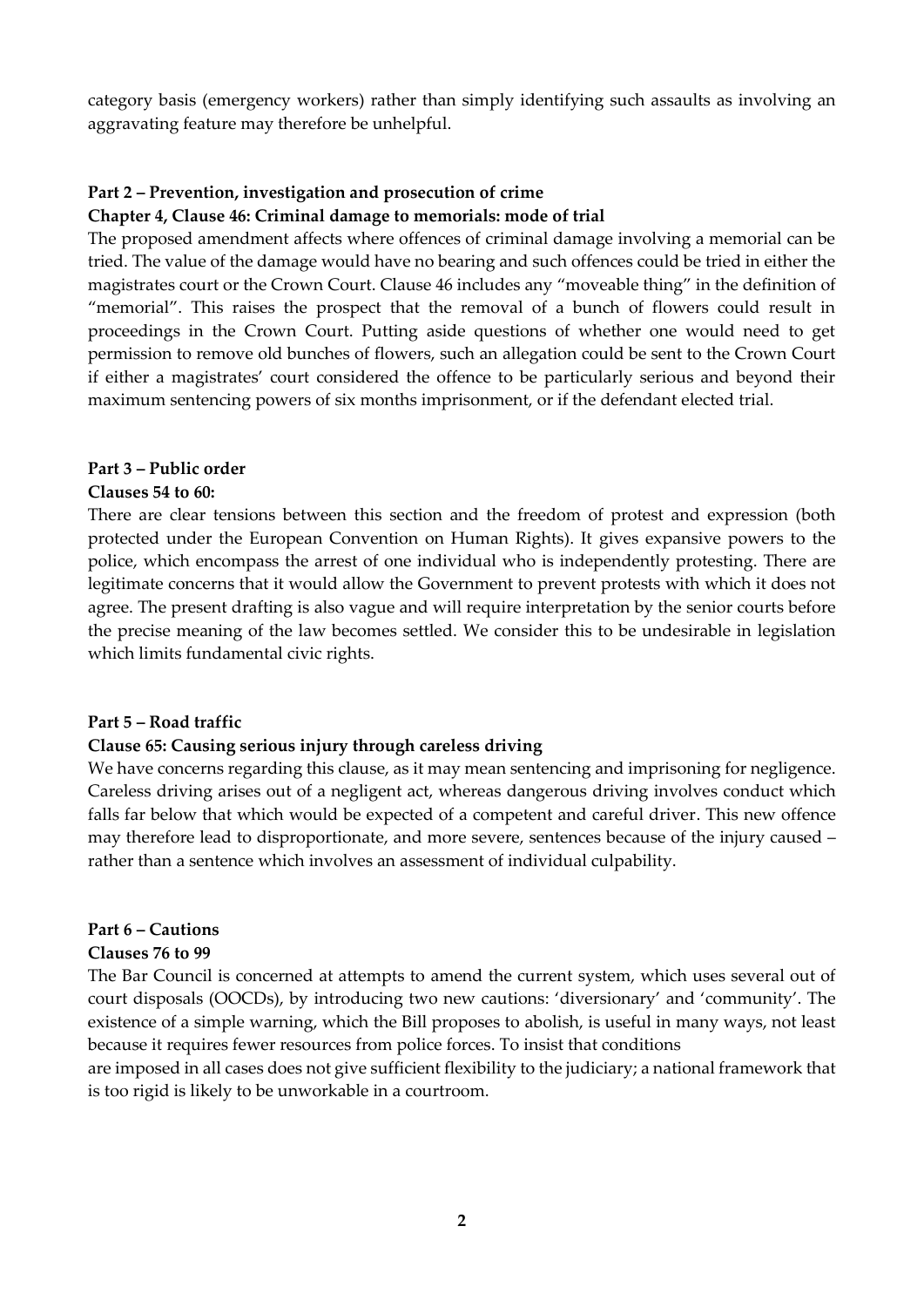#### **Part 7 – Sentencing and release**

#### **Chapter 1, Clauses 100 to 114: sentencing proposals**

We believe that the proposed amendments to sentencing laws will necessitate an increase in public expenditure on prisons. The proposals are also likely to affect the number of guilty pleas offered by defendants facing a harsher sentencing regime. None of the proposals would see a reduction in the length of custodial sentences handed down in England. Mandatory minimum sentences will prevent judges from being able to exercise the necessary discretion to hand down a sentence based on the circumstances of the case. They are also likely to increase the prison population, which is already under significant strain.

#### **Part 8 – Youth justice**

The Bar Council welcomes a number of the proposals in this Bill that relate to youth justice, particularly those that attempt to reduce the use of custodial remand. However, youth justice requires wide ranging system reform, which the Bill does not consider. The Bill is a missed opportunity for youth justice reform and includes some changes that may be detrimental for youth justice and rehabilitation. These include a mandatory requirement to monitor under intensive supervision and surveillance (ISS) (which has not been the subject of any consultation) and the extension of daily curfew hours for vulnerable children. The proper objective should be to sentence children using an individualistic approach. The Bill also represents a missed opportunity to make provision for children who are alleged to have committed an offence when they are under the age of 18 but are then prosecuted as adults, to be dealt with in the Youth Court. We also note the absence of any provision for victims of child exploitation. These measures make provision for the Government to pilot some proposals. One of them, the use of location monitoring, has not been subject to consultation and involves a high level of intrusive monitoring of children. This is experimentation with the lives of vulnerable young people and should not be embarked upon without detailed consideration. Most significantly, the Bill does not consider raising the age of criminal responsibility from the current age of 10.

#### **Part 10 – Management of offenders**

#### **Chapter 1, Clauses 139 and 140: Serious Violence Reduction Orders ("SVRO")**

These proposals place onerous obligations on individuals and may generate significant questions of law in regard to liability for the conduct of others. For example, do the proposals impose a duty of care on individuals to ensure that those with whom they commit criminal offences do not carry knives? How this would be determined as a question of law is unknown. Any such measures ought to be subject to consultation or piloted before being brought into force – it would be important to monitor the extent to which any orders made are based on the *"ought to have known"* test rather than proven use/knowledge of a weapon on the part of the individual made subject to the order.

#### **Part 12 – Procedures in courts and tribunals**

#### **Clause 164: British Sign Language interpreters for deaf jurors**

Improving participation in civic duty is important. In principle, this is a positive measure. However, any change of this sort needs to be balanced against the right to a fair trial. We would have thought this is a paradigm example of a reform that requires proper consultation before legislation is proposed. If reasonable adjustments are to be made for jurors such as those who use sign language, then consideration should be given to making adjustments for all those presently